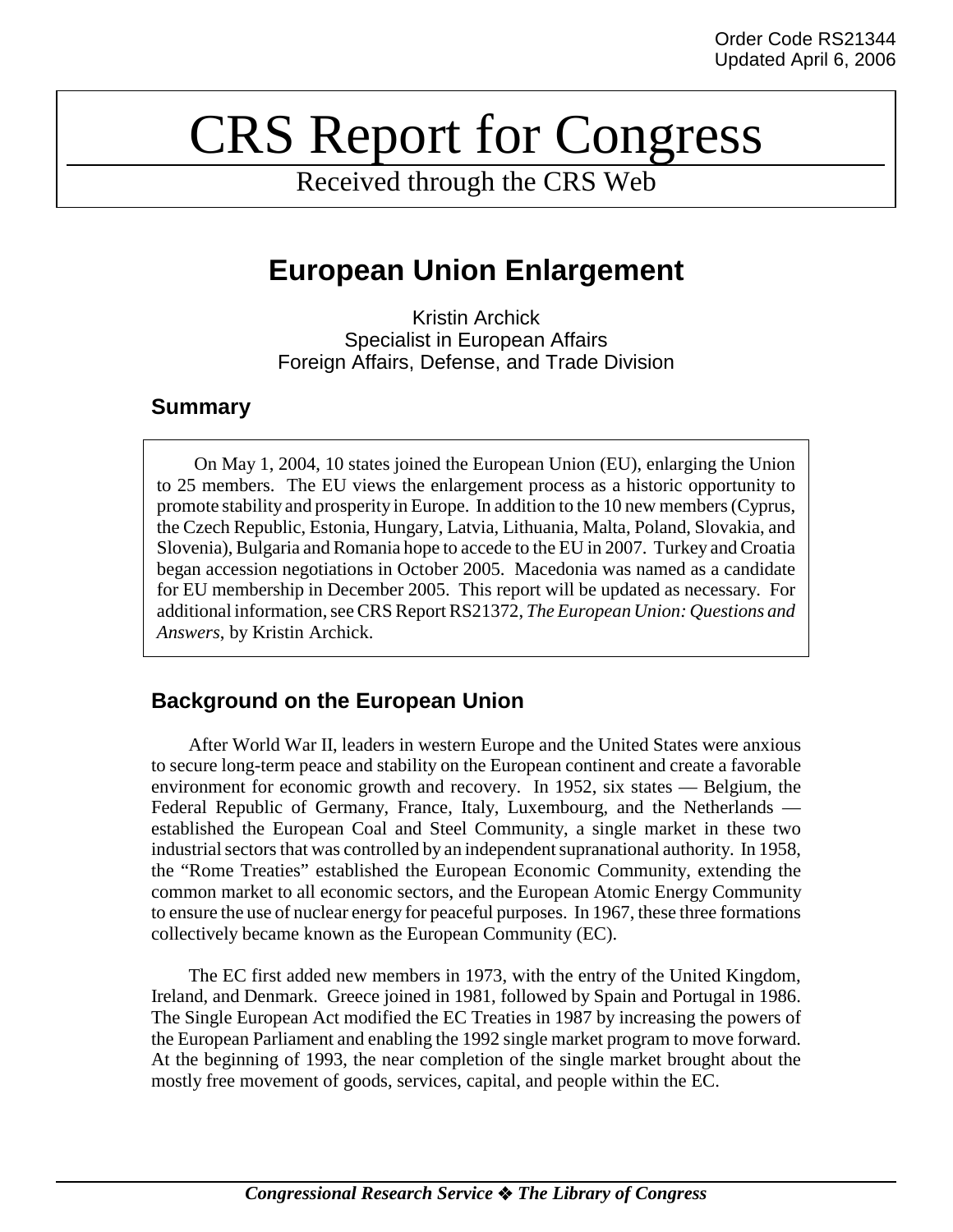On November 1, 1993, the Treaty on European Union (Maastricht Treaty) went into effect, establishing the European Union (EU), which encompasses the EC. The European Union consists of three pillars: an expanded and strengthened EC, a common foreign and security policy, and common internal security measures. The Treaty contains provisions that have resulted in the creation of an economic and monetary union (EMU), including a common European currency.<sup>1</sup> The European Union is intended as a significant step on the path toward greater political and economic integration.

On January 1, 1995, Austria, Finland, and Sweden acceded to the EU, bringing membership to 15 states. In June 1997, EU leaders met to review the Maastricht Treaty and consider the future course of European integration. The resulting Amsterdam Treaty increases the legislative power of the European Parliament, strengthens the EU's foreign policy, develops a more coherent EU strategy to boost employment, and integrates procedures for managing internal security. In December 2000, EU leaders concluded the Nice Treaty to pave the way for further EU enlargement. It sets out internal, institutional reforms to allow an enlarged Union to function effectively. Critics argued, however, that Nice established an even more complex decision-making process. Thus, the EU embarked on a new reform effort.

In June 2004, EU leaders concluded work on a constitutional treaty that simplifies EU voting rules and contains changes to the EU's governing institutions. Commonly referred to as the "constitution," it must be ratified by all member states through either parliamentary approval or public referenda in order to come

#### **EU Institutions**

The European Union is a treaty-based, institutional framework that defines and manages economic and political cooperation among its 25 member states. It is governed by several institutions.

The *European Commission* is essentially the EU's executive and has the exclusive right of legislative initiative. It ensures that the provisions of the Treaties are carried out properly. The 25 Commissioners are appointed by agreement among the governments of the member states for five-year terms. Each Commissioner holds a distinct portfolio (e.g., agriculture).

The *Council of the European Union (Council of Ministers)* is comprised of ministers from the national governments. As the main decision-making body, it enacts legislation based on proposals put forward by the Commission. Different ministers participate depending on the subject under consideration (e.g., economics ministers could convene to discuss unemployment policy). The Presidency rotates among the member states for a period of six months.

The *European Council* brings together the Heads of State or Government of the member states and the President of the Commission at least twice a year. It acts principally as a guide and driving force for EU policy.

The *European Parliament* consists of 732 members. Since 1979, they have been directly elected in each member state for fiveyear terms. The Parliament cannot enact laws like national parliaments, but has some "codecision" power with the Council of Ministers and can amend or reject the EU's budget.

The *Court of Justice* interprets EU law and its rulings are binding; a *Court of Auditors* monitors the Union's financial management. A number of other advisory bodies represent economic, social, and regional interests.

into effect. The constitution's future, however, has been thrown in doubt following its rejection by French and Dutch voters in May and June 2005. Some suggest that the difficulties with ratifying the EU constitution could call into question further expansion

<sup>&</sup>lt;sup>1</sup> Eleven members — Austria, Belgium, Finland, France, Ireland, Italy, Germany, Luxembourg, the Netherlands, Spain, and Portugal — adopted a single European currency, the euro, on January 1, 1999; Greece joined in 2001. The 12 participating countries have a common central bank and a common monetary policy. Banks and many businesses began using the euro as a unit of account in 1999; euro notes and coins replaced national currencies on January 1, 2002.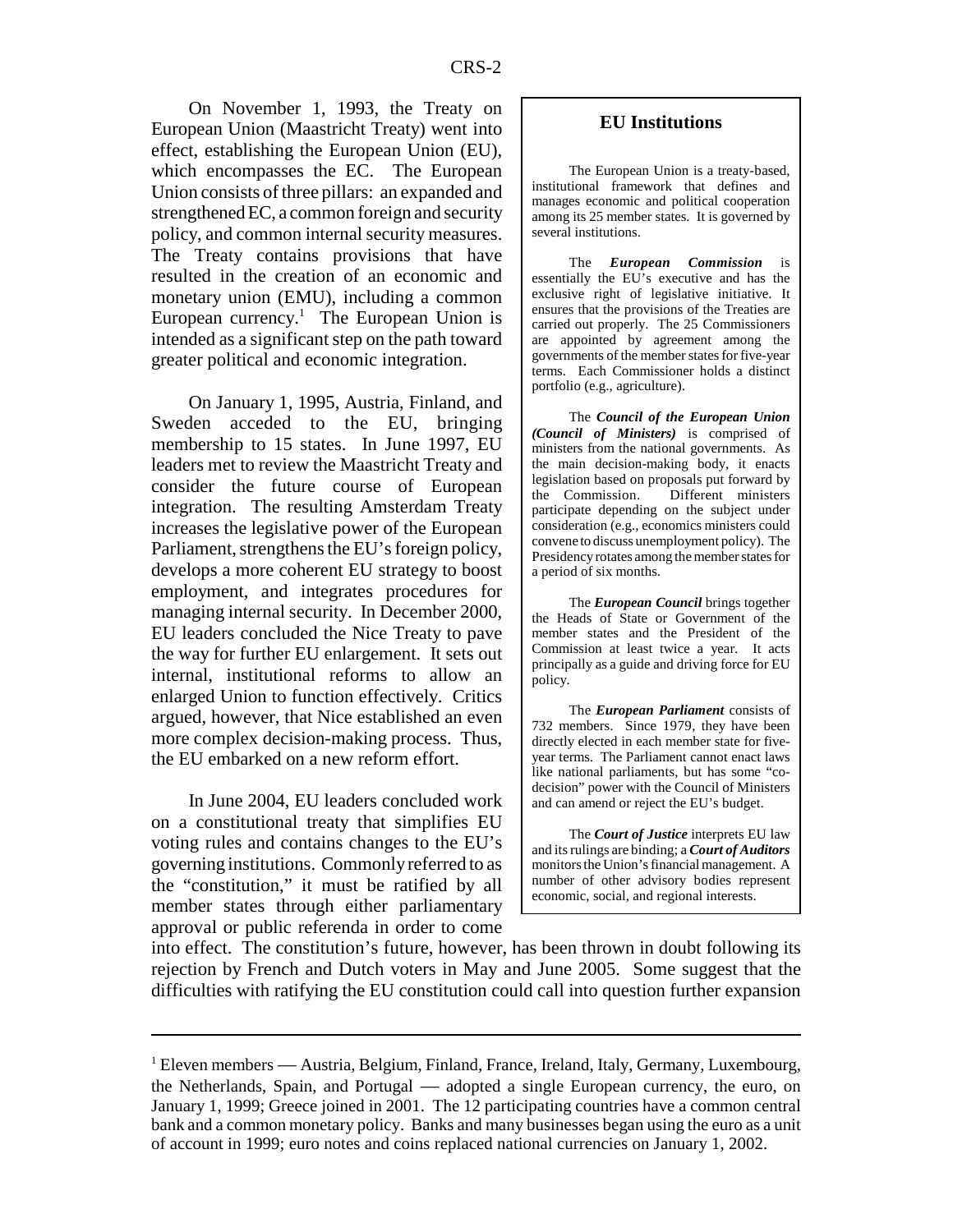of the EU, given that considerable public opposition to the constitution is tied to concerns about EU enlargement. EU officials emphasize that EU enlargement can still proceed under the terms set out in the Nice Treaty.<sup>2</sup>

## **EU Enlargement**

The EU views enlargement as an historic opportunity to promote stability and prosperity throughout Europe. The criteria for EU membership require candidates to achieve "stability of institutions guaranteeing democracy, the rule of law, human rights and respect for and protection of minorities; a functioning market economy, as well as the capacity to cope with competitive pressure and market forces within the Union; the ability to take on the obligations of membership, including adherence to the aims of political, economic and monetary union."<sup>3</sup> The EU began accession negotiations in March 1998 with Cyprus, the Czech Republic, Estonia, Hungary, Poland, and Slovenia. In December 1999, at its summit in Helsinki, Finland, the EU decided to open negotiations with six others: Bulgaria, Latvia, Lithuania, Malta, Romania, and Slovakia. Turkey was also formally recognized as a candidate at Helsinki, but remained in a separate category for several years as it sought to comply fully with the membership criteria (see below).

Accession talks begin with a screening process to see to what extent applicants meet the EU's 80,000 pages of rules and regulations (*acquis*), which is divided into 31 chapters that range from free movement of goods to agriculture to competition. Then, detailed negotiations at ministerial level take place to establish the terms under which applicants will meet and implement the rules in each chapter. The European Commission proposes common negotiating positions for the EU on each chapter, which must be approved unanimously by the Council of Ministers. During negotiations, applicants may request transition periods for complying with certain EU rules. All candidates receive financial assistance from the EU, mainly to assist in the accession process. Once the Commission concludes negotiations on all 31 chapters with an applicant, the agreements reached are incorporated in a draft accession treaty, which is submitted to the Council for approval and to the European Parliament for assent. After signature, the accession treaty must be ratified by each EU member and the candidate country; this process can take two years.

At their June 2001 summit in Goethenburg, Sweden, EU members stated that the "enlargement process is irreversible....the road map should make it possible to complete negotiations by the end of 2002 for those candidates that are ready. The objective is that they should participate in the European Parliament elections of 2004 as members." At the EU's December 2001 summit in Laeken, Belgium, the EU announced that 10 states — Cyprus, the Czech Republic, Estonia, Hungary, Latvia, Lithuania, Malta, Poland, Slovakia, and Slovenia — would likely be able to conclude accession talks by the end of 2002. Accession negotiations in 2002 with the 10 candidates on the remaining chapters — especially agriculture, regional assistance, and budgetary contributions — were challenging because all raised money and burden-sharing issues. A deal was finally reached, and the EU concluded accession talks with the 10 states at its December 2002 summit in Copenhagen.

<sup>2</sup> For more information, see CRS Report RS21618, *The European Union's Constitution*, by Kristin Archick.

<sup>&</sup>lt;sup>3</sup> Conclusions of the European Council, Copenhagen, Denmark, June 1993.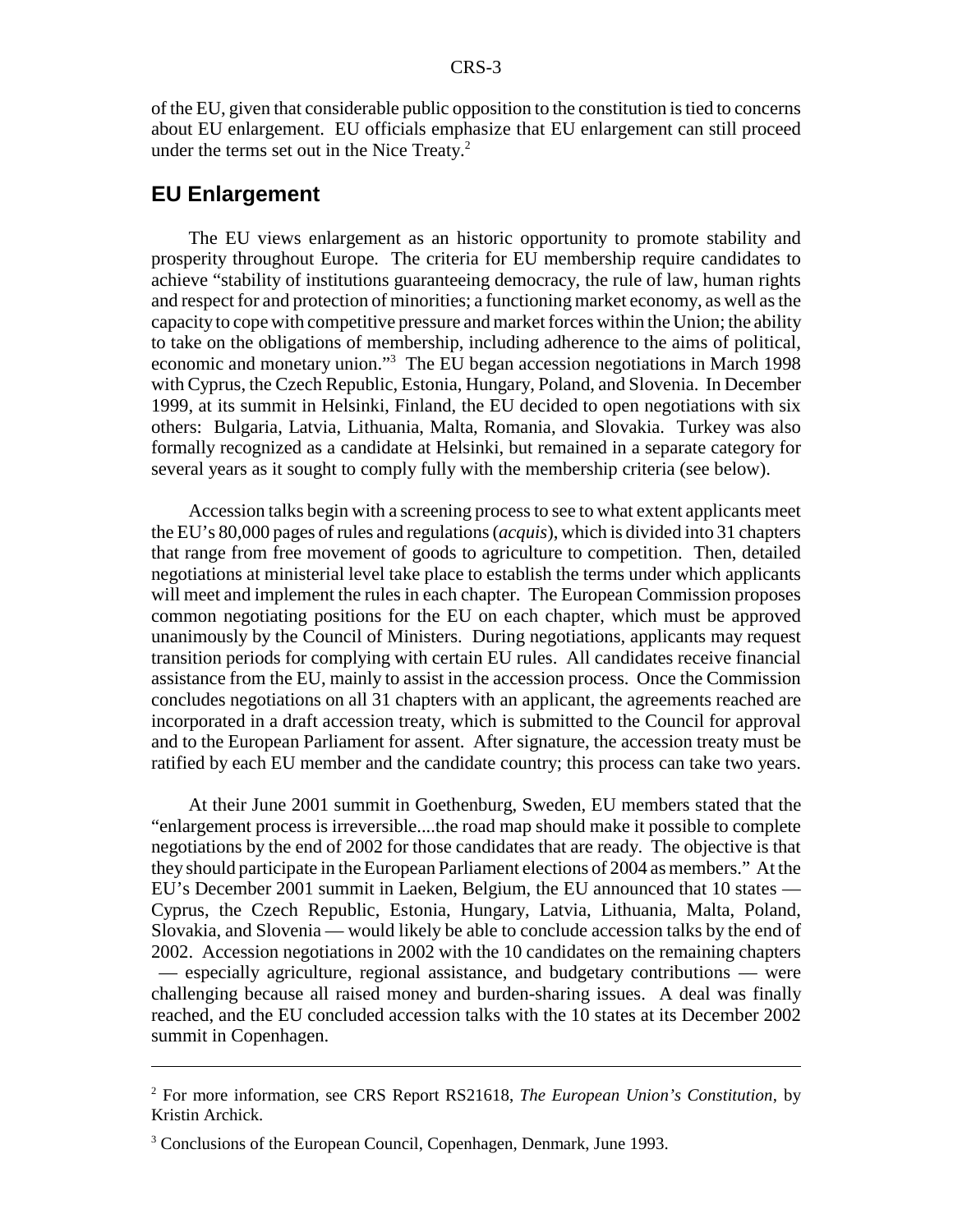The accession treaty was signed by the members and the 10 candidates on April 16, 2003. Although Brussels would have preferred a prior political solution to the conflict over Cyprus, it stated that this was not a "precondition" for the divided island's accession. Moreover, Athens had threatened to block any enlargement that excluded Cyprus. The EU had hoped that a settlement between the Turkish Cypriot community in the north and the Greek Cypriot government in the south would be reached in time for enlargement. Twin referenda on a U.N. plan to reunify the island were held on April 24, 2004; 65% of Turkish Cypriot voters approved the plan, but it was rejected by 76% of Greek Cypriot voters. Without a settlement, EU laws and financial benefits apply only to the southern Greek Cypriot part of the island, which is the internationally recognized state.

On May 1, 2004, the 10 states acceded to the EU, increasing the EU's population to roughly 450 million. The new members, however, still face several challenges. Reforms in areas ranging from public administration to competition must be completed, and it will be some time before the new states are ready to join the EU's monetary union or to participate fully in the Schengen area of free movement to which most EU members belong. Citizens of new member states will have to wait up to seven years before they are able to work in all EU countries, many of which fear an influx of low-cost labor.

In June 2004, the EU named Croatia as a candidate. The EU asserted, however, that Croatia still needed to make further progress on some of the political preconditions for membership related to issues such as minority rights, judiciary reform, and the apprehension of war criminals. In December 2004, the EU announced it would open accession negotiations with Croatia in mid-March 2005, provided that Croatia demonstrated "full cooperation" with the International Criminal Tribunal for the former Yugoslavia (ICTY). Croatia's accession talks, however, were delayed because EU members were not convinced that Croatia was cooperating fully with the ICTY in apprehending a prominent suspected war criminal. The EU opened accession talks with Croatia on October 3, 2005, following a determination that Croatia was in full compliance with the ICTY. Some suggest that Croatia only received a positive EU nod as part of a deal to also open accession negotiations with Turkey on the same day (see below).

Also in December 2004, the EU concluded accession negotiations with Bulgaria and Romania. Both hope to join the EU in January 2007. EU officials maintain that their membership will not be jeopardized by a failure to ratify the EU constitution. However, their accession could be delayed for one year if they fail to implement remaining reforms. The European Commission is expected to issue a report in May 2006 on whether Romania and Bulgaria's accession should be delayed until 2008. In December 2005, the EU named Macedonia as another candidate for EU membership but has not announced a start date for accession talks.

### **Turkey and the EU**

The relationship between Turkey and the European project has been characterized by a series of ups and downs. Turkey and the EC first concluded an association agreement aimed at developing closer economic ties in 1963, but Turkey's 1987 application for full EC membership was rejected. A customs union between the EU and Turkey entered into force in 1995, but the 1997 Luxembourg summit failed to put Turkey on a clear track to membership. The EU recognized Turkey formally as a candidate at the 1999 Helsinki summit but asserted that Turkey still needed to comply fully with the EU's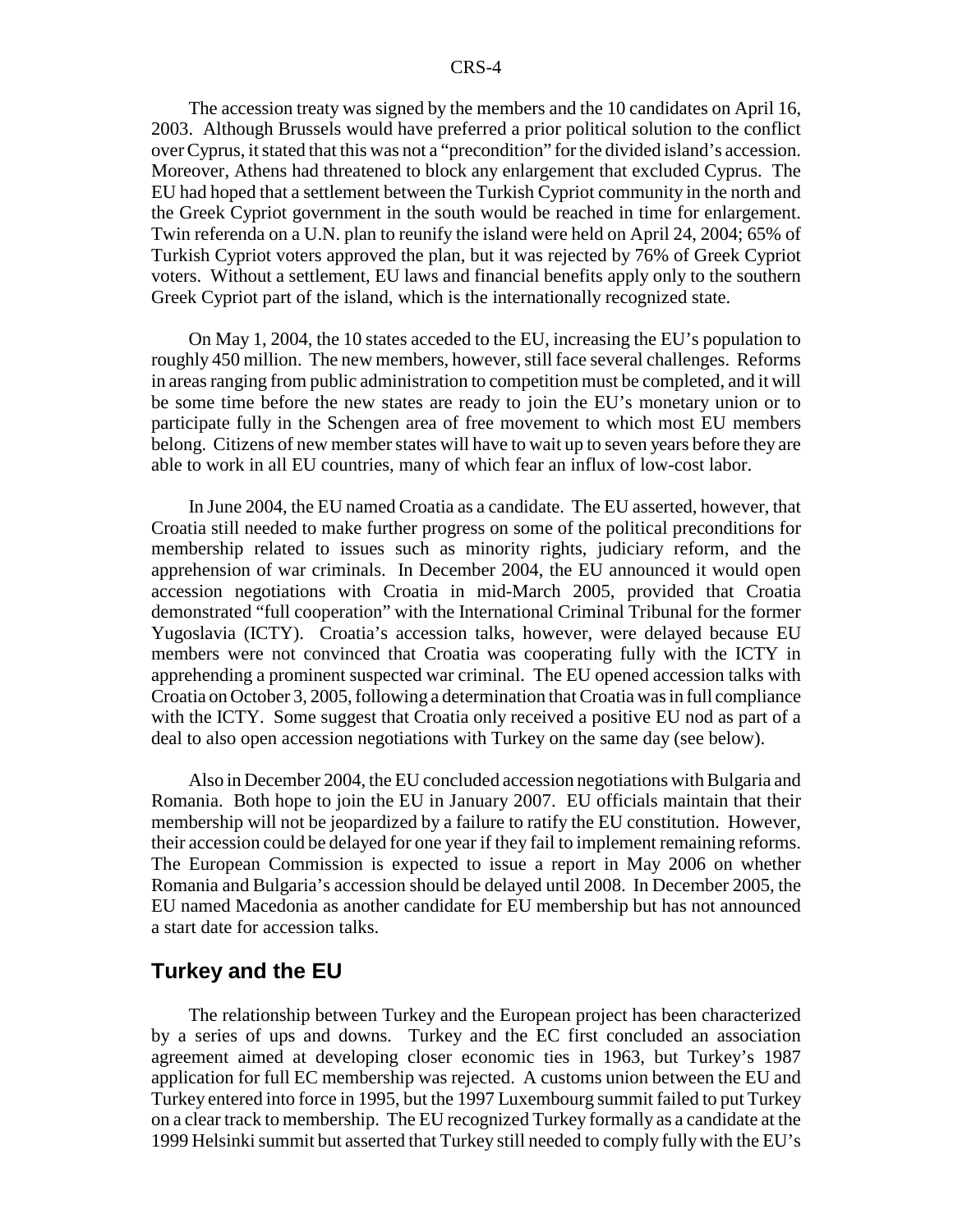political and economic criteria. The EU's decision stemmed largely from improving Greek-Turkish relations, and Berlin's more positive attitude toward Ankara. Many observers suggest that U.S. pressure also played a part. The United States had long advocated an EU policy shift on Turkey, believing Turkey to be a vital, strategic ally that should be anchored firmly to Europe. Washington urged Ankara to take the EU's offer, even though it did not set out a timetable for accession talks and guaranteed Greece that Cyprus' EU bid would not hinge on a settlement of that conflict.

In February 2001, the EU formally adopted an "Accession Partnership" with Turkey, which set out the priorities Turkey needed to address in order to adopt and implement EU standards and legislation. The EU provides Turkey with about \$150 million annually to help develop the Turkish economy. Ankara had hoped the EU would set a firm date for starting negotiations at the December 2002 Copenhagen Summit, but was disappointed. Some EU members argued that although Turkey had taken significant steps toward improving human rights, it still did not fully meet the membership criteria. In December 2004, however, the EU announced that accession talks with Turkey would begin in October 2005, provided that Turkey brought into force several pieces of reform legislation and fulfilled its pledge to extend its customs union with the EU to the 10 new members, including Cyprus (Turkey fulfilled both of these requirements by July 2005). The EU asserted that the "shared objective of the negotiations is accession," but that it would be an "open-ended process, the outcome of which cannot be guaranteed beforehand."4

Many analysts worried that the EU's difficulties with ratifying its constitution which highlighted voter concerns about EU enlargement — could delay the start of Turkey's negotiations. After some contentious debate among EU members over issues related to Turkey's lack of formal recognition of Cyprus and whether a "privileged partnership" short of full membership for Turkey should be retained as a future option, the EU opened accession talks with Turkey on October 3, 2005. The negotiating framework effectively requires Turkey to continue working toward normalizing relations with Cyprus and asserts that "if Turkey is not in a position to assume in full all the obligations of membership it must be ensured that Turkey is fully anchored in the European structures through the strongest possible bond." Austria was the last EU member to give its assent, and some speculate that a deal was cut in which Austria agreed to allow talks with Turkey to go forward partly in exchange for also opening negotiations with Croatia, with which Austria has cultivated close ties. EU talks with Turkey are expected to take at least a decade to complete. Some EU members and many EU citizens remain wary about Turkey's possible accession given its size and Muslim heritage.5

## **Possible Future Rounds of EU Enlargement**

The EU maintains that the enlargement door remains open to any European country that is able to meet the political and economic criteria for membership. Besides Croatia and Macedonia, Albania, Bosnia, and Serbia harbor EU aspirations in the longer term, and the EU has acknowledged these countries as potential candidates. The EU hopes that the

<sup>&</sup>lt;sup>4</sup> See the European Council, Presidency Conclusions, December 16-17, 2004; available online at [http://ue.eu.int/ueDocs/cms\_Data/docs/pressData/en/ec/83201.pdf].

<sup>&</sup>lt;sup>5</sup> "Turkey Faces Toughest Test for EU Entry," *Financial Times*, June 30, 2005; "Shock, Awe, and Exhaustion," *BBC News*, October 4, 2005.